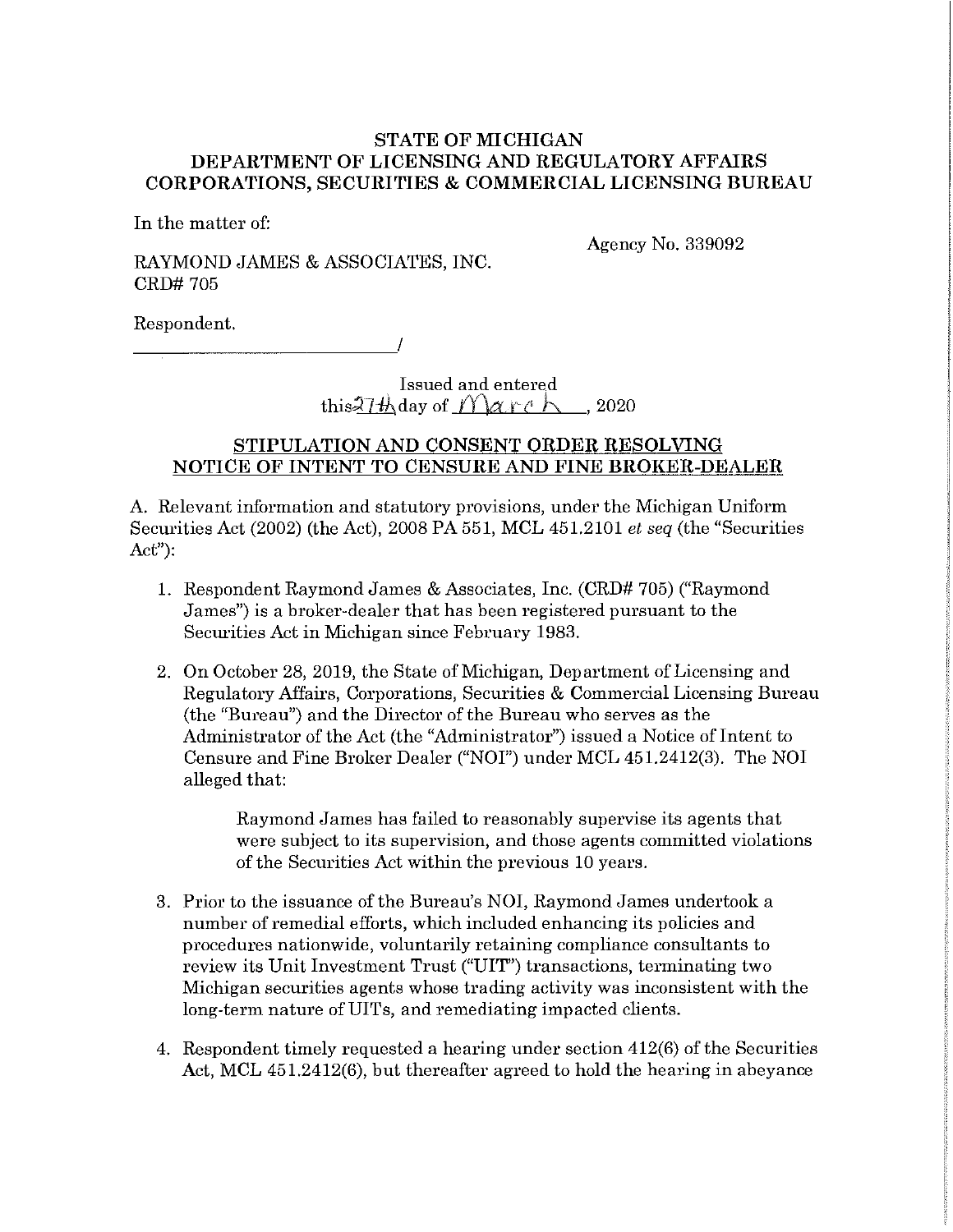Raymond James & Associates, Inc. Consent Order Page 2 of 7

> while the Bureau and Respondent (collectively "the Parties") attempted to negotiate a resolution of the above-captioned matter.

# B. STIPULATION

The Parties have agreed to and recommend that the Administrator order a settlement of this matter and resolve the NOI pursuant to the terms and conditions set forth below, through the entry of an Administrative Consent Order.

- 1. Respondent agrees to comply with the Securities Act in connection with all future conduct and activities, including but not limited to ensuring that it reasonably supervises its agents.
- 2. Respondent neither admits nor denies the allegations in the NOL Respondent consents to entry of this Consent Order only for the purpose of resolving the NOI in an expeditious fashion that avoids the time and expense associated with an administrative proceeding and any appeals therefrom.
- 3. The Parties agree that this Consent Order is automatically admissible in a proceeding to enforce its provisions or in any administrative proceeding under the Securities Act.
- 4. Except in an action by the Bureau to enforce the obligations in this Consent Order, this Consent Order is not intended to be deemed or used as: (a) an admission of, or evidence of, the validity of any alleged wrongdoing, liability, or lack of any wrongdoing or liability; or (b) an admission of, or evidence of, any such alleged fault or omission of Raymond James in any civil, criminal, arbitration, or administrative proceeding in any court, administrative agency, or other tribunal.
- 5. The Parties agree that this Consent Order concludes the Bureau's investigation and any other action that the Administrator could commence under applicable Michigan law on behalf of the Bureau as it relates to the substance of the NOL The Parties agree that this Consent Order resolves only Respondent's activities, conduct, and alleged Securities Act violations contained in the NOI and does not address or resolve any other activities, conduct, or potential Securities Act violations engaged in by Respondent not expressly contained in NOI or occurring after the date of this Consent Order.
- 6. Respondent agrees that, effective upon entry of this Consent Order, any request for an administrative hearing related to the NOI is automatically revoked, and the NOI is automatically resolved, without further action of the Parties.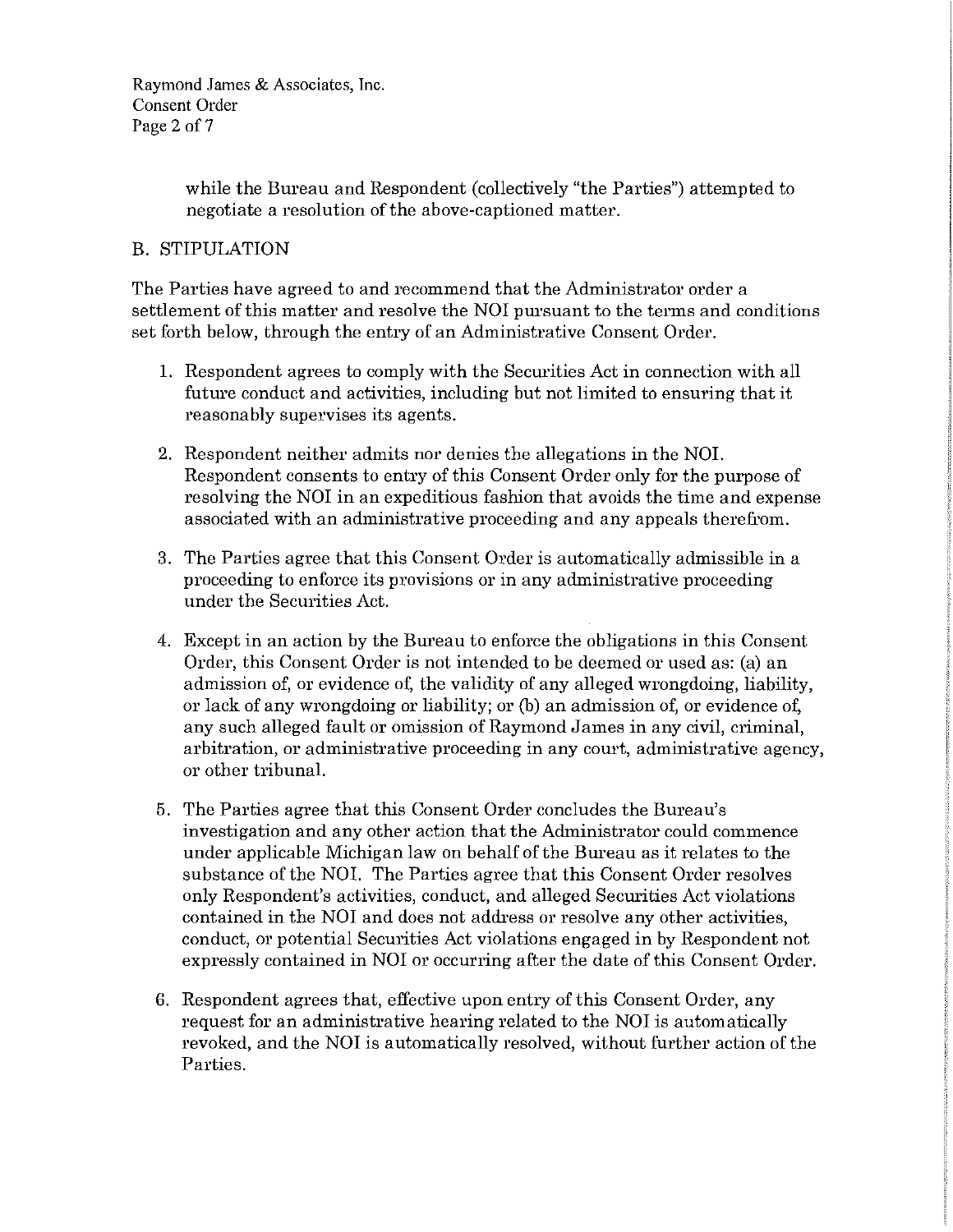Raymond James & Associates, Inc. Consent Order Page 3 of 7

> 7. The Parties agree that protection of the investing public does not require additional disciplinary action if Respondent agrees to a reduced civil fine. The Administrator agrees to reduce the total fine in the NOI, and Respondent agrees to pay, a civil fine of Fifty Thousand Dollars (\$50,000.00) to the Bureau within sixty (60) days after the mailing date of this Consent Order. The fine must be paid by check or money order payable to the "State of Michigan," contain Respondent's identifying information (Respondent's name and Agency No. 339092), and be mailed to:

> > Corporations, Securities & Commercial Licensing Bureau Final Order Monitoring  $-$  Securities & Audit Division P.O. Box 30018 Lansing, MI 48909

- 8. If any portion of the fine is overdue for at least six months, the Administrator may refer it to the Michigan Department of Treasury for collection action against Respondent. In addition, the Administrator reserves the right to pursue any other action or proceeding permitted by law to enforce payment of the fine.
- 9. The Parties acknowledge and agree that the Administrator retains the right to pursue any action or proceeding permitted by law to enforce compliance with the provisions of this Consent Order, and that failure to comply with this Consent Order may result in the reinstitution of the NOI, pending any other action the Administrator chooses to take as a result of Respondent's failure to comply.
- IO.Respondent agrees to cooperate with the Bureau and comply with any reasonable investigative demands made by the Bureau in the future for purposes of ensuring compliance with this Consent Order or the Securities Act.
- 11.Respondent acknowledges and agrees that: (a) the Administrator has jurisdiction and authority to enter this Consent Order; (b) the Administrator may enter this Consent Order without any further notice to Respondent; and (c) upon entry of this Consent Order, it is final and binding, and Respondent waives any right to a hearing or an appeal of this Consent Order and the NOI under the Securities Act, the rules promulgated under the Securities Act or the predecessor Securities Act, the Administrative Procedures Act of 1969, 1969 PA 306, MCL 24.201 *et seq.,* or other applicable law.
- 12. The Parties understand and agree that this Consent Order will be presented to the Administrator for her final approval as evidence by its entry, and that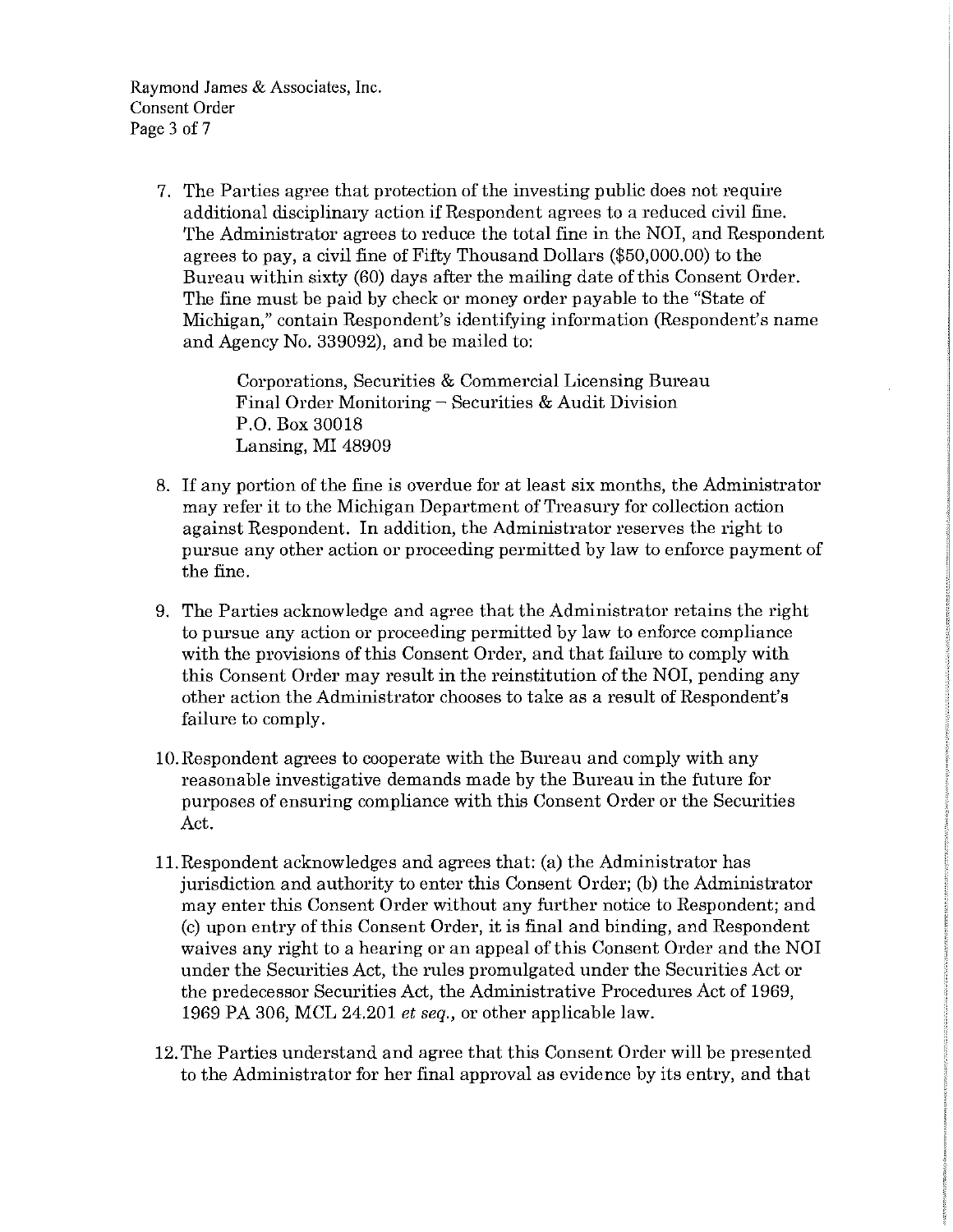Raymond James & Associates, Inc. Consent Order Page 4 of 7

> the Administrator may, in her sole discretion, decide to accept or reject this Consent Order. If the Administrator accepts this Consent Order by entering it, this Consent Order becomes fully effective and binding in accordance with Paragraph B.11. above. If the Administrator rejects this Consent Order by refusing to enter it, the Parties waive any objection to submitting a hearing request for adjudication through a formal administrative proceeding and the Administrator remaining the final decisionmaker at the conclusion of that proceeding.

- 13. The Parties acknowledge and agree that this Consent Order contains the entire understanding of the Parties and supersedes and forever terminates all prior and contemporaneous representations, promises, understandings, and negotiations, whether oral or written, with respect to its subject matter. The Parties further agree that this Consent Order may only be amended, modified, or supplemented by a duly executed writing signed by each Party and approved by Order of the Administrator.
- 14. The Parties acknowledge and represent that: (a) each Party has read this Consent Order in its entirety and fully understands all of its terms, conditions, ramifications, and consequences; (b) each Party unconditionally consents to the terms of this Consent Order; (c) each Party has consulted with or had ample opportunity to consult with legal counsel of his, her, or its choosing prior to executing this Consent Order; (d) each Party has freely and voluntarily signed this Consent Order; and (e) the consideration received by each Party as described in this Consent Order is adequate.
- 15.Respondent understands and intends that by signing this Consent Order, it is waiving the right, pursuant to the Act, the rules promulgated under that Act and the Uniform Securities Act (Predecessor Act), 1964 PA 265, MCL 451.501 *et seq.,* and the Administrative Procedures Act, 1969 PA 306, MCL 24.201 *et seq.,* to prior notice and a hearing before an administrative law judge, at which the Bureau would be required to defend any disciplinary action taken under Section 412 of the Act, MCL 451.2412, by presentation of evidence and legal authority and at which Respondent would be entitled to appear with or without an attorney to cross-examine all witnesses presented by the Bureau and to present such testimony or other evidence or legal authority deemed appropriate.
- 16. The Parties agree that this Consent Order: (a) does not and shall not be interpreted to subject Respondent or its associated persons to disqualification, or to form the basis for such a disqualification, under the federal securities laws, or rules or regulations thereunder, including without limitation, Section 3(a)(39) of the Securities Exchange Act of 1934, as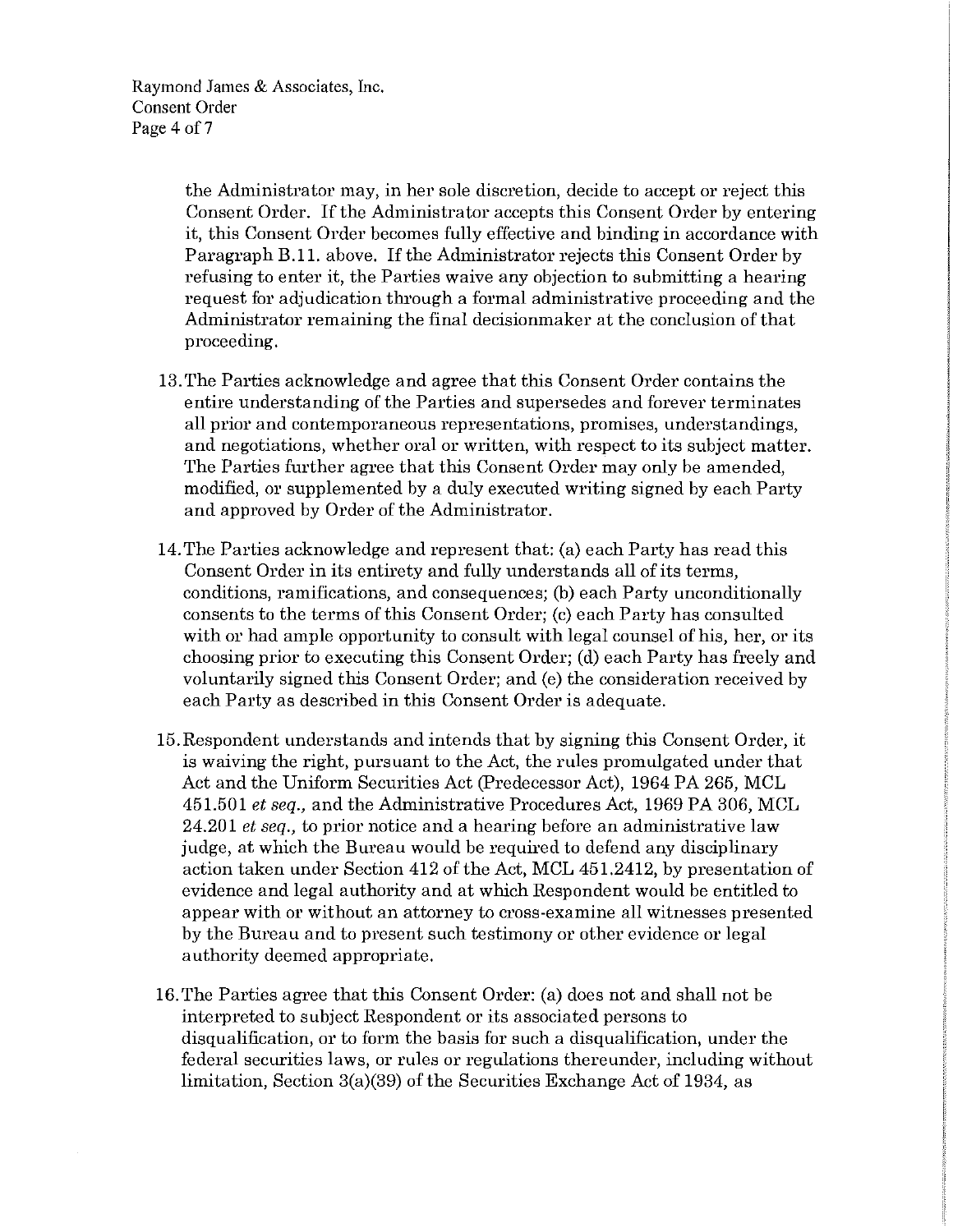Raymond James & Associates, Inc. Consent Order Page 5 of 7

> amended, and as used therein; or Section 203(e)(9) of the Investment Advisers Act of 1940, as amended, or the rules and regulations of any selfregulatory organization, or the securities laws, rules, and regulations of the various states, commonwealths, and territories of the United States of America, including without limitation, any disqualification from relying upon the exemptions from securities registration or related safe harbor provisions; (b) does not disqualify Respondent or its affiliates or any current or former officers, directors, trustees, agents, members, partners or employees of Respondent and Respondent's affiliates from any business that they are otherwise qualified or licensed to perform; (c) does not state, imply, or constitute a finding that Respondent or its affiliates or any current or former officers, directors, trustees, agents, members, partners, associated persons, or employees of Respondent or Respondent's affiliates engaged in willful, reckless, manipulative, deceptive, or fraudulent conduct, or serve as the basis for any future action to establish violation of the federal laws, rules or regulations of self-regulatory organizations; (d) for any person or entity not a party to this Consent Order, does not limit or create any private rights or remedies against Respondent, limit or create liability of Respondent, or limit or create defenses of or for Respondent to any claims; and (e) that, pursuant to Rule 506 and Rule 262 of the Securities Act of 1933 ("1933 Act"), disqualification under Rules 504 or 506, or Rule 262 under the 1933 Act should not arise as a consequence of this Consent Order. The application of this paragraph is limited solely to this Consent Order and the conduct resolved in connection therewith, and it does not otherwise limit or affect application of the cited statutes and rules in any other respect.

- 17. The Parties agree that this Consent Order is a public record required to be published and made available to the public, consistent with section 11 of the Michigan Freedom oflnformation Act, MCL 15.241. The Bureau currently publishes copies of orders issued under the Securities Act to the Bureau's website and includes a summary of order content in monthly disciplinary action reports separately published on its website. The Administrator will also update its Form U6 filed with the CRD.
- 18. The Parties agree that facsimile or electronically transmitted signatures may be submitted in connection with this Consent Order and are binding on that Party to the same extent as an original signature.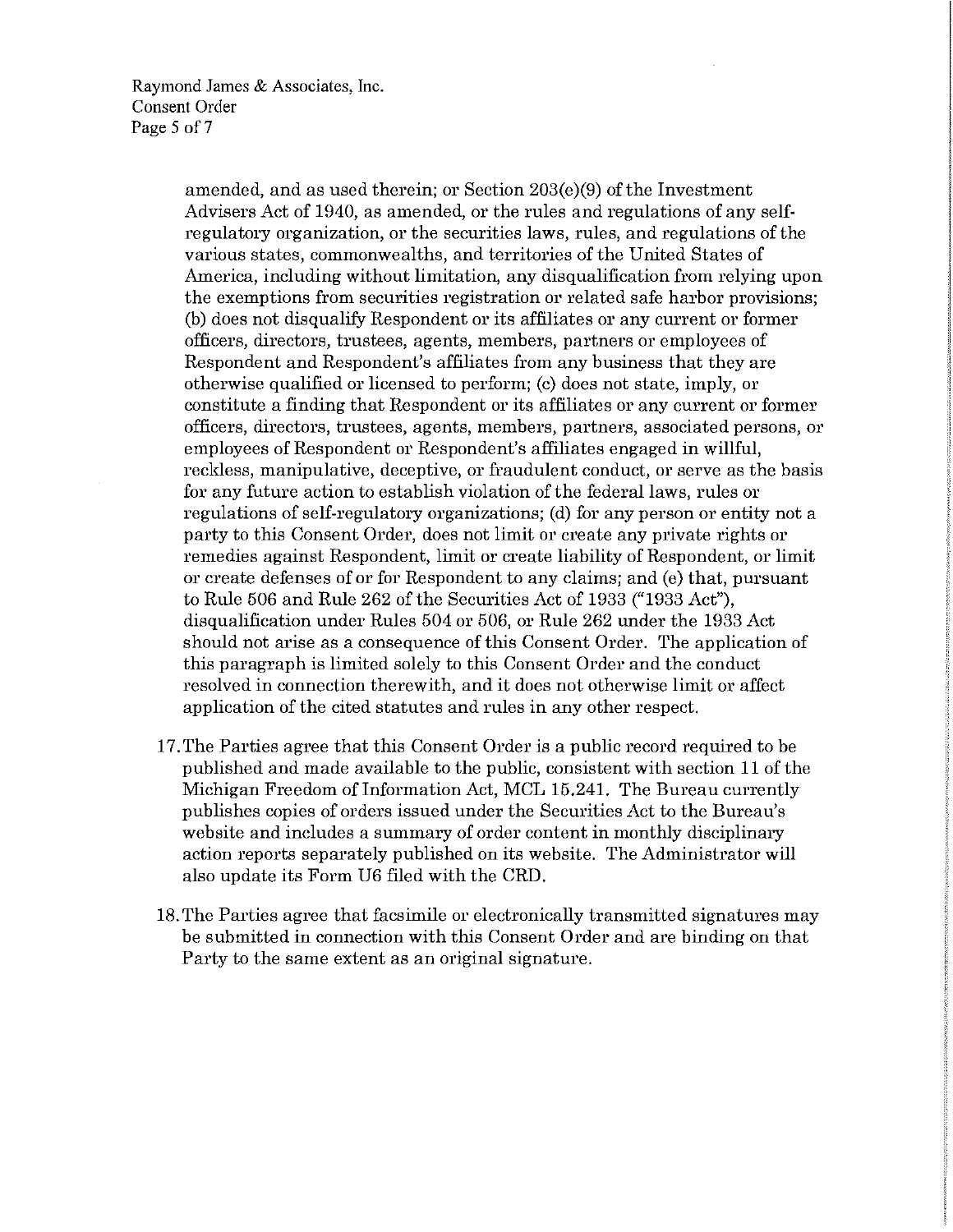Raymond James & Associates, Inc. Consent Order Page 6 of 7

 $\pmb{\mathbb{R}}$ 

Through their signatures, the Parties agree to the above terms and conditions.

3/20/20 Dated:

Signed:<br>Raymond James & Associates, Inc.

Acknowledged and Review by:

r  $_{\rm Dated:}$   $^{11}$ IJ)  $_{20}$ 

<u>WUshershand</u>

Attorney for Respondent

Approved by:

Dated: 3/23/20

Signed:  $\lim$  league

> Timothy L. Teague Securities & Audit Division Director Corporations, Securities & Commercial Licensing Bureau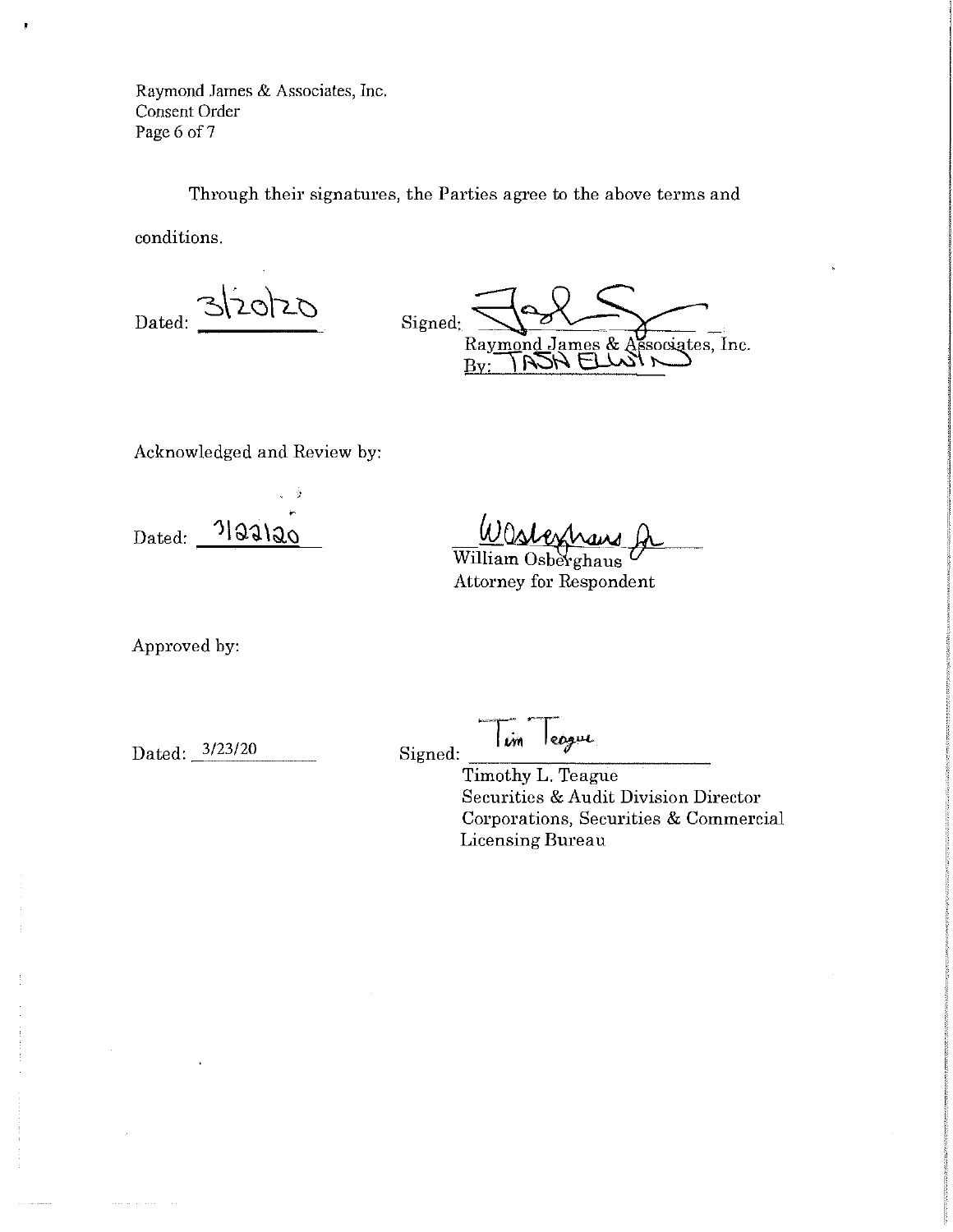Raymond James & Associates, Inc. Consent Order Page 7 of 7

C. ORDER

The Administrator NOW, THEREFORE, ORDERS:

THE TERMS AND CONDITIONS IN THIS CONSENT ORDER ARE BINDING AND EFFECTIVE, IN ACCORD WITH THE FULLY EXECUTED STIPULATION CONTAINED HEREIN.

 $\varphi \varsigma_{\mathcal{Q}}$ 

Linda Clegg, Administr Corporations, Securities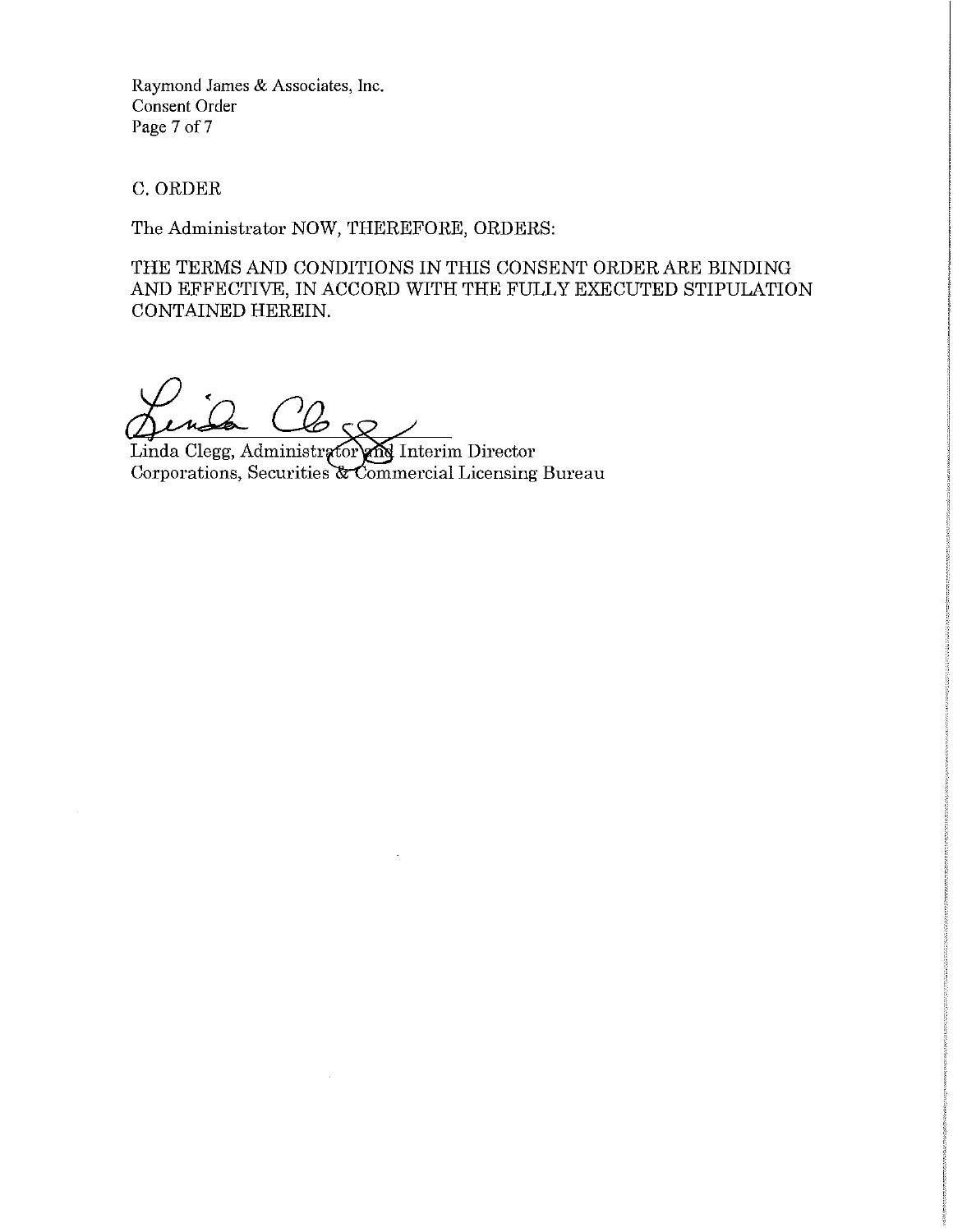### **STATE OF MICHIGAN DEPARTMENT OF LICENSING AND REGULATORY AFFAIRS CORPORATIONS, SECURITIES & COMMERCIAL LICENSING BUREAU**

In the matter of:

Agency No. 339092

RAYMOND JAMES & ASSOCIATES, INC. CRD#705

Respondent.

I  $\overline{\mathcal{U}}$  Issued and entered This  $25$  day of  $-60$  del

#### **NOTICE OF INTENT TO CENSURE AND FINE BROKER-DEALER**

### **I. RELEVANT FACTS AND APPLICABLE LAW.**

Relevant information and statutory provisions, under the Michigan Uniform Securities Act (2002), 2008 PA 551, as amended, MCL 451.2101 *et seq* (the "Securities Act"):

- **1.** Raymond James & Associates, Inc. (CRD#705) ("Raymond James") is a broker-dealer that has been registered pursuant to the Securities Act in Michigan since in or around February of 1983.
- 2. The Corporations, Securities, and Commercial Licensing Bureau ("Bureau") within the Department of Licensing and Regulatory Affairs began an investigation of an agent previously associated with Raymond James, Timothy Dijak (CRD#l278867, "Dijak"), after Raymond James disclosed that it had terminated Dijak for unsuitable sales practices surrounding Unit Investment Trusts ("UIT" or "UITs"). Thereafter, Raymond James provided the Bureau with information related to another agent previously associated with the firm, Robert Rubarth (CRD#2315888, "Rubarth"), who was terminated by Raymond James for similar sales practices with respect to UITs.
- 3. The Bureau's investigations into Raymond James, Dijak, and Rubarth resulted in the issuance of a Notice of Intent to Revoke, Suspend, Condition, or Limit the registrations of both Dijak (Exhibit **1)** and Rubarth (Exhibit 2), in addition to this Notice of Intent to Censure and Fine Broker-Dealer.
- 4. The Bureau's investigation developed evidence that Raymond James failed to reasonably supervise Dijak and Rubarth in their sales of UITs to the investing public.
- 5. UITs are federally registered investment companies that hold fixed, non-managed securities portfolios which terminate on a predetermined date.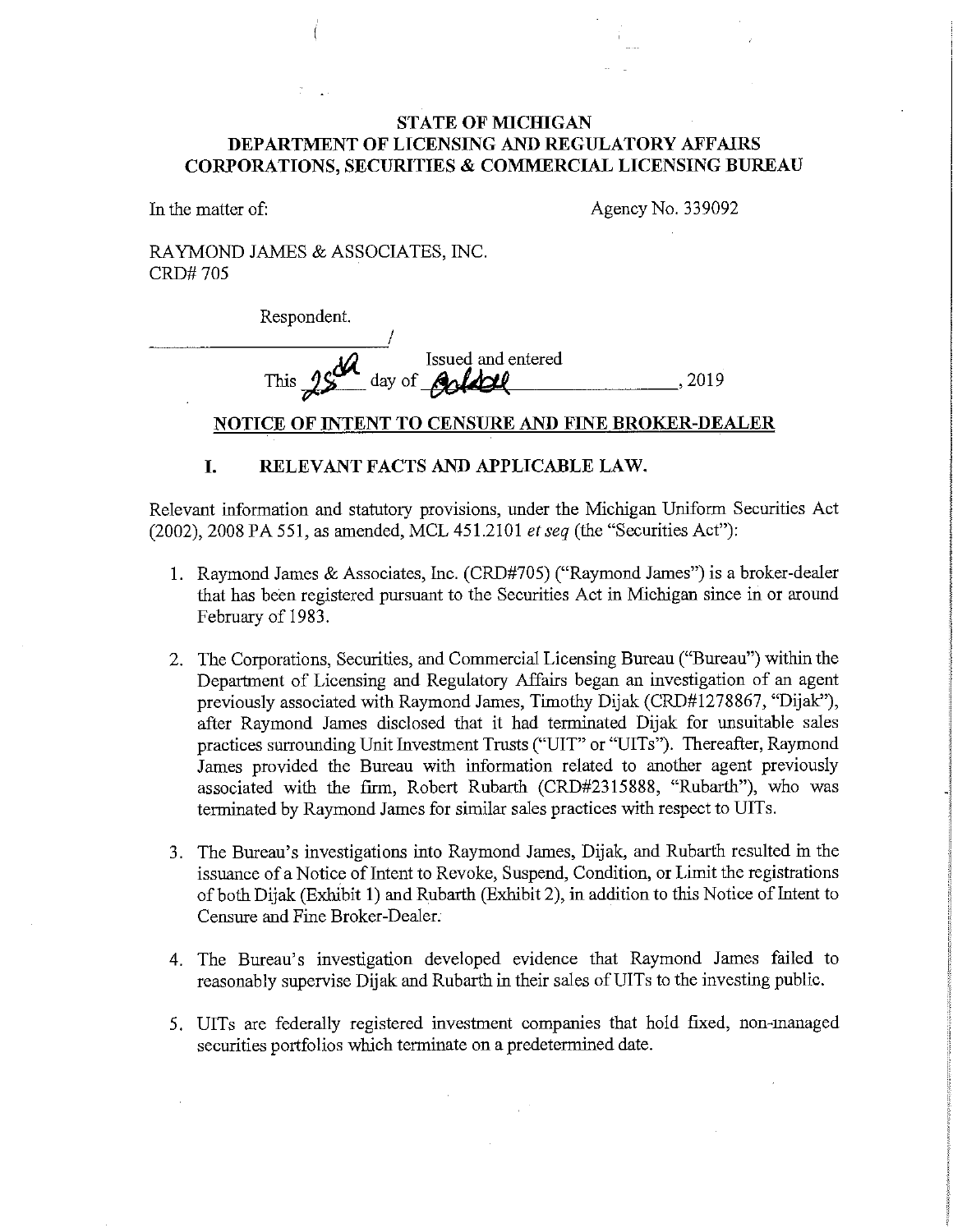- 6. UITs typically charge investors in three phases. First, an up-front sales charge is assessed to the investor at the point of purchase; second, often in the second or third month after the offering period, a creation and development fee is charged; third, usually in months five, six, and seven of the UIT's lifespan, a deferred sales charge is assessed each month. Thereafter, the product is typically held without further fees until its maturity. Many UITs have maturities of 15 to 24 months, with some debt-based UITs terminating after several decades. At termination of a UIT, the securities held by the . UIT are liquidated and the proceeds are distributed to investors, or investors may receive their pro rata share of the securities in kind. If an investor rolls the proceeds of the terminated UIT into a new UIT with the same sponsor, the cost of the subsequent UIT purchase is often at a lower cost to the investor than if it was a new UIT purchase.
- 7. Given the front-loaded nature of UIT fees and expenses, if an investor liquidates the UIT before maturity and uses the proceeds to purchase a new UIT, the investor loses the time that it would hold the UIT without further fees. Doing this repeatedly causes an investor to incur unnecessary fees at an accelerated rate, which is one reason that UITs are intended for buy-and-hold investors.
- 8. Broker-dealers and their agents receive more frequent, and therefore higher, fee and commission payments at the expense of investors when they repeatedly recommend prematurity liquidations of UITs, then subsequently recommend reinvestment of the proceeds in new UITs instead of allowing UITs to mature before reinvestment. These practices have been referred to by the Securities and Exchange Commission ("SEC") as "short-hold transactions"; by the Financial Industry Regulatory Authority ("FINRA") as "early rollovers or exchanges"; and by Raymond James in its correspondence with Bureau staff as "short hold switches".
- 9. Dijak and Rubarth both engaged in short-hold transactions in customer accounts on a frequent basis while employed by or associated with Raymond James. Raymond James did not have adequate policies and procedures in place to reasonably supervise Dijak's<sup>1</sup> and Rubarth's<sup>2</sup> UIT short-hold transaction trading. Raymond James had written supervisory procedures ("WSPs") for UITs; however, the WSPs only called for supervisor review of the time period between the initial purchase by the investor and its sale. The WSPs did not direct supervisors to review the time left before maturity when a UIT was sold.

<sup>1</sup> Analysis by Bureau staff shows that between June 3, 2013 and May 30, 2018, Dijak executed 8,987 UIT **transactions and that, of those, 5,271 were sell transactions. Of the 5,271 sell transactions, 4,858 were executed**  at least 100 days before the UIT's maturity date. On average, Dijak sold UITs 390 days prior to UIT maturity dates.

<sup>&</sup>lt;sup>2</sup> Analysis by Bureau staff shows that between June 3, 2013 and May 30, 2018, Rubarth executed 2,327 UIT transactions. Of those, 1,043 were sell transactions. Of the 1,043 sell transactions, 947 were executed at least 100 days before maturity of the UIT. On average, Rubarth sold UITs 345 days prior to UIT maturity dates.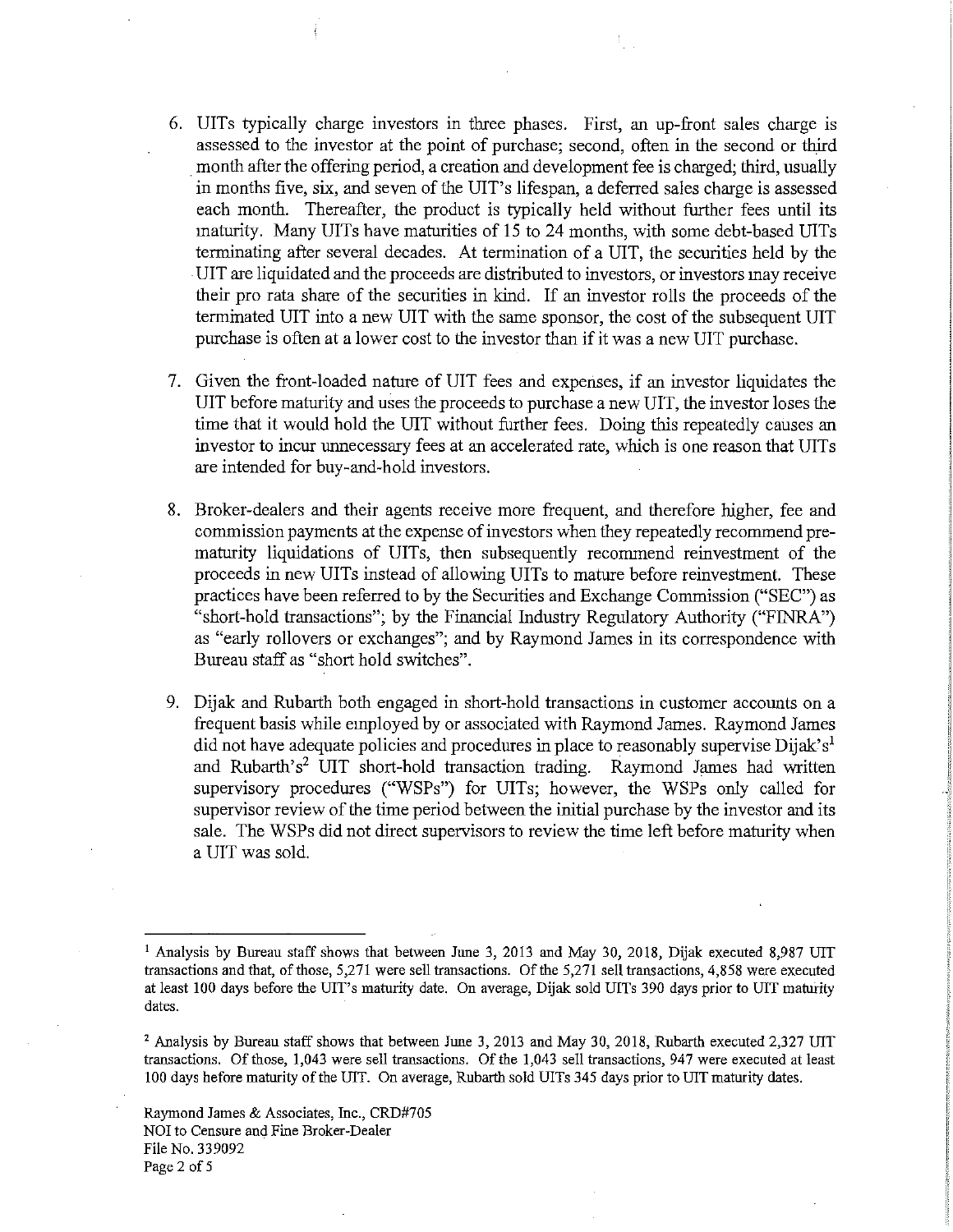- 10. The failure to reasonably supervise Dijak and Rubarth led to unsuitable transactions in many customer accounts over several years, causing investors to sell UITs repeatedly and significantly before maturity; subsequent reinvestments of sales proceeds in new UITs frequently followed. The pattern of short-hold selling and purchasing new UITs caused investors to incur accelerated and excessive fees and charges under the circumstances.
- 11. The Director ("Administrator") of the Bureau has reviewed materials relating to Raymond James's actions as a registrant under the Securities Act. The Administrator has determined that it is authorized, appropriate, and in the public interest to censure, impose a bar, or impose a civil fine, based upon Raymond James's conduct discussed above and hereafter.
- 12. Section 412(3) of the Securities Act, MCL 451.2412(3), states:

If the administrator finds that the order is in the public.interest and subsection (4)(a) to  $(f)$ ,  $(i)$  to  $(i)$ , or  $(l)$  to  $(n)$  authorizes the action, an order under this act may censure, impose a bar, or impose a civil fine in an amount not to exceed a maximum of \$10,000.00 for a single violation or \$500,000.00 for more than 1 violation on a registrant...

13. Section 412(4) of the Securities Act, MCL 451.2412(4) states in relevant part:

(4) A person may be disciplined under subsections (1) to (3) if any of the following apply to the person:

\*\*\*

(i) The person has failed to reasonably supervise an agent, investment adviser representative, or other individual, if the agent, investment adviser representative, or other individual was subject to the person's supervision and committed a violation of this act or the predecessor act or a rule adopted or order issued under this act or the predecessor act within the previous 10 years ...

14. Section 412(6) of the Securities Act, MCL 451.2412(6), states:

( 6) The administrator may suspend or deny an application sunnnarily, restrict, condition, limit, or suspend a registration, or censure, bar, or impose a civil fine on a registrant pending fmal determination of an administrative proceeding. On the issuance of the order, the administrator shall promptly notify each person subject to the order that the order has been issued, the reasons for the action, and that, within 15 days after the receipt of a request in a record from the person, the matter will be scheduled for a hearing. If <sup>a</sup> hearing is not requested by a person subject to the order or is not ordered by the administrator within 30 days after the date of service of the order, the order is final. If a hearing is requested or ordered, the administrator, after notice of and opportunity for

Raymond James & Associates, Inc., CRD#705 NO! to Censure and Fine Broker-Dealer File No. 339092 Page 3 of 5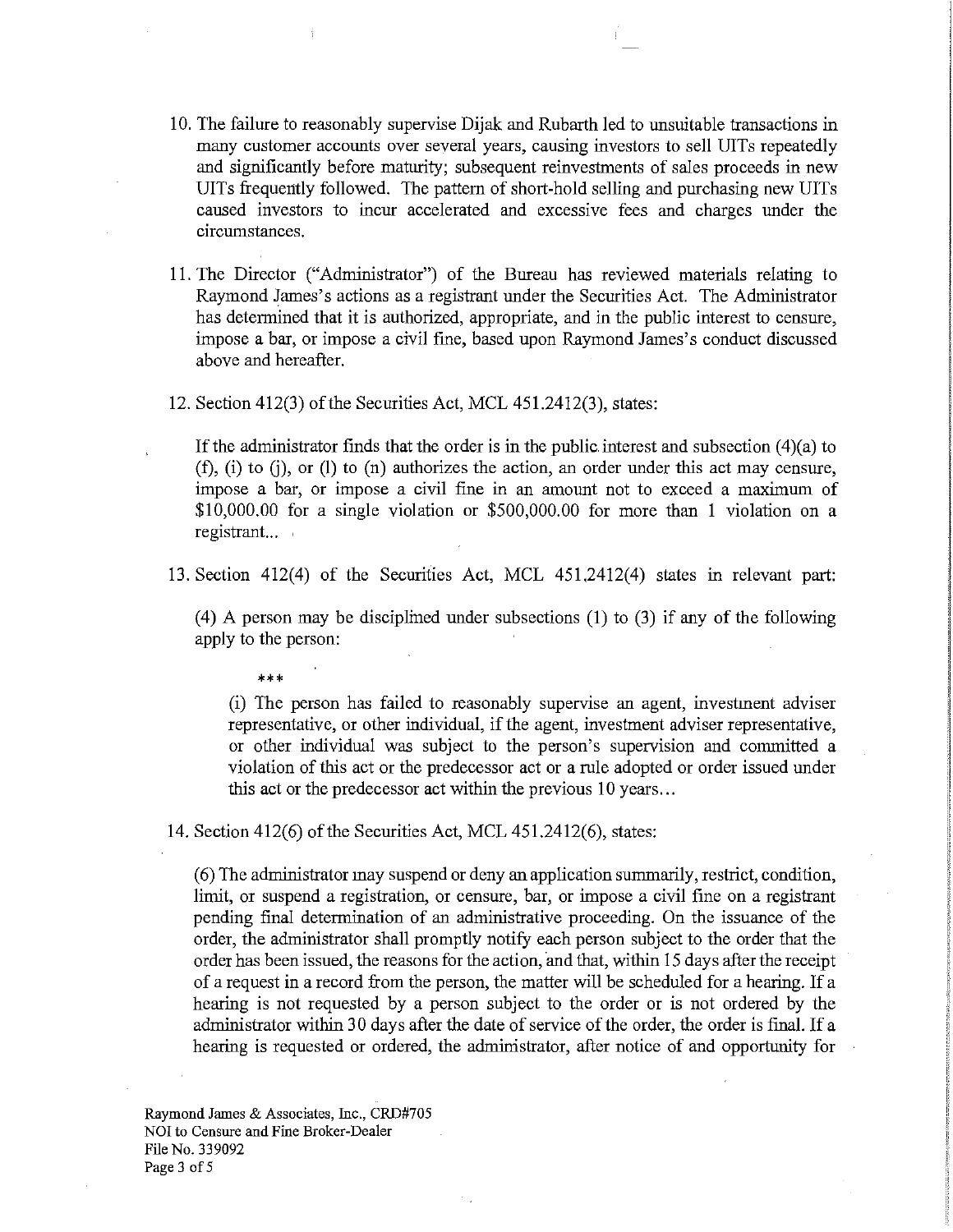hearing to each person subject to the order, may modify or vacate the order or extend the order until final determination.

- 15. The Administrator may censure, impose a bar, or impose a civil fme pursuant to section 412(3) of the Securities Act, MCL 451.2412(3), because it is in the public interest, and because:
	- A. Raymond James has failed to reasonably supervise its agents that were subject to its supervision, and those agents committed violations of the Securities Act within the previous 10 years.

#### **II. ORDER.**

The Administrator finds that this ORDER is authorized, appropriate, and in the public interest based on the above-cited facts and law.

IT IS ORDERED as follows:

1. The Administrator intends TO CENSURE AND FINE RAYMOND JAMES & ASSOCIATES, INC. under section 412(3) of the Securities Act, MCL 451.2412(3), because it has failed to supervise its agents, which supports the imposition of a censure and a fine under the above-cited provisions of the Michigan Uniform Securities Act (2002), 2008 PA 551, MCL 451.2101 *et seq.* 

2. In her final order, the Administrator intends to impose a civil fine of \$250,000.00 against Raymond James under section 412(3) of the Securities Act, MCL 451.2412(3).

3. In accordance with sections 412(3) and 412(6) of the Securities Act, MCL 451.2412(3) and MCL 451.2412(6): This is NOTICE that the Administrator intends to commence administrative proceedings to censure, impose a bar, or impose a civil fine, and that Raymond James has thirty (30) calendar days after the date that this Order is served on it to submit a written request to the Administrator that this matter be scheduled for a hearing. If the Administrator timely receives a written request, the Administrator shall schedule a hearing within 15 days after receipt of the written request. If a hearing is not requested by Raymond James or is not ordered by the Administrator within 30 days after the date of service of this Order, then the Order becomes FINAL. If a hearing is requested or ordered, the Administrator, after notice of and an opportunity for hearing to Raymond James, may modify or vacate this Order or extend the Order until final determination.

#### **III. ORDER FINAL ABSENT HEARING REQUEST**

I. Under section 412(6) of the Securities Act, MCL 451.2412(6), the Raymond James's failure to submit a written request for a hearing to the Administrator within 30 days after the service date of this NOTICE OF INTENT TO CENSURE AND FINE BROKER-DEALER shall result in this order becoming a FINAL ORDER by operation of law. The FINAL ORDER includes

Raymond James & Associates, Inc., CRD#705 NOI to Censure and Fine Broker-Dealer File No. 339092 Page 4 of 5